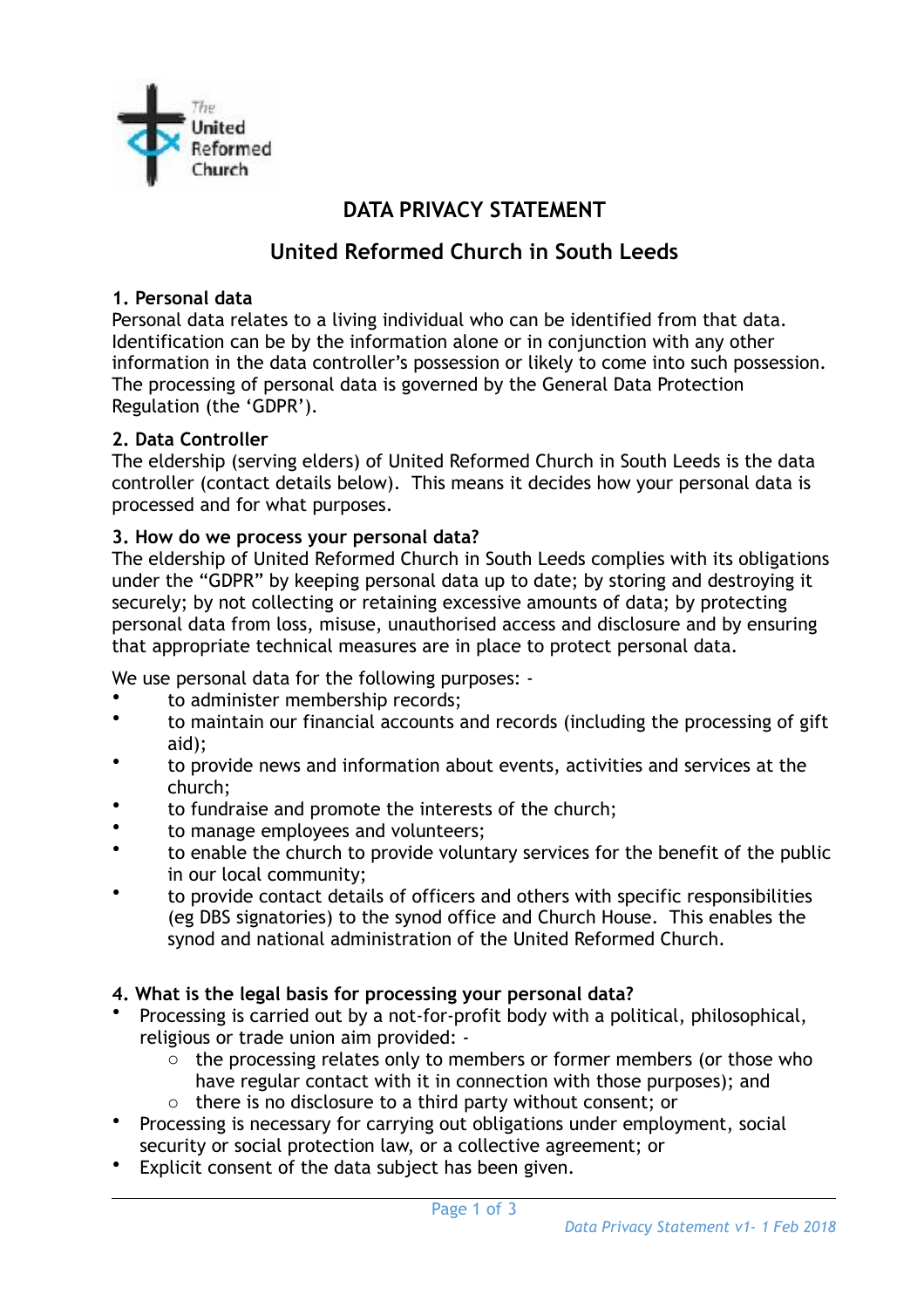#### **5. Sharing personal data**

Your personal data will be treated as strictly confidential and will only be shared with other members of the church in order to carry out a service to other church members or for purposes connected with the church. We will only share your data with third parties with your consent.

#### **6. How long do we keep data?**

We retain data on the following basis:

| <b>Record Type</b>                                                                                        | <b>Retention Period</b>                                                                                                                                              |
|-----------------------------------------------------------------------------------------------------------|----------------------------------------------------------------------------------------------------------------------------------------------------------------------|
| Membership rolls                                                                                          | Indefinitely                                                                                                                                                         |
| Members, adherents and<br>friends contact details                                                         | 24 months after the last contact                                                                                                                                     |
| Junior Church roll                                                                                        | until the child/young adult reaches the age of 21.                                                                                                                   |
| <b>Junior Church contacts</b>                                                                             | 24 months after the last contact                                                                                                                                     |
| Cradle roll                                                                                               | Indefinitely                                                                                                                                                         |
| Gift aid declarations and<br>paperwork                                                                    | 6 years after the calendar year to which it relates                                                                                                                  |
| Registers of Marriage                                                                                     | As required by the Registrar General                                                                                                                                 |
| Register of Baptisms                                                                                      | Indefinitely                                                                                                                                                         |
| Register of Funerals                                                                                      | Indefinitely                                                                                                                                                         |
| <b>Grave Records</b>                                                                                      | Indefinitely                                                                                                                                                         |
| Personal data relating to<br>events for which additional<br>information is gathered eg<br>Church holidays | Disposed of immediately after the event unless<br>anything has occurred (eg and accident) which<br>indicates that records should be retained for a<br>longer period. |
| Records of attendance of<br>children/young people and<br>helpers                                          | Indefinitely for safeguarding purposes                                                                                                                               |
| Photographs and videos of<br>events                                                                       | 24 months after the event - selected items retained<br>for historical records                                                                                        |
| Insurance Records                                                                                         | Indefinitely                                                                                                                                                         |
| Safeguarding matters                                                                                      | Indefinitely or until advised otherwise by authorities                                                                                                               |
| <b>Accident Books</b>                                                                                     | 3 years from the date of the last entry (or, if the<br>accident involves a child/ young adult, then until<br>that person reaches the age of 21)                      |
| Complaints (non -<br>safeguarding)                                                                        | 3 years after resolution of complaint (unless further<br>action is anticipated)                                                                                      |